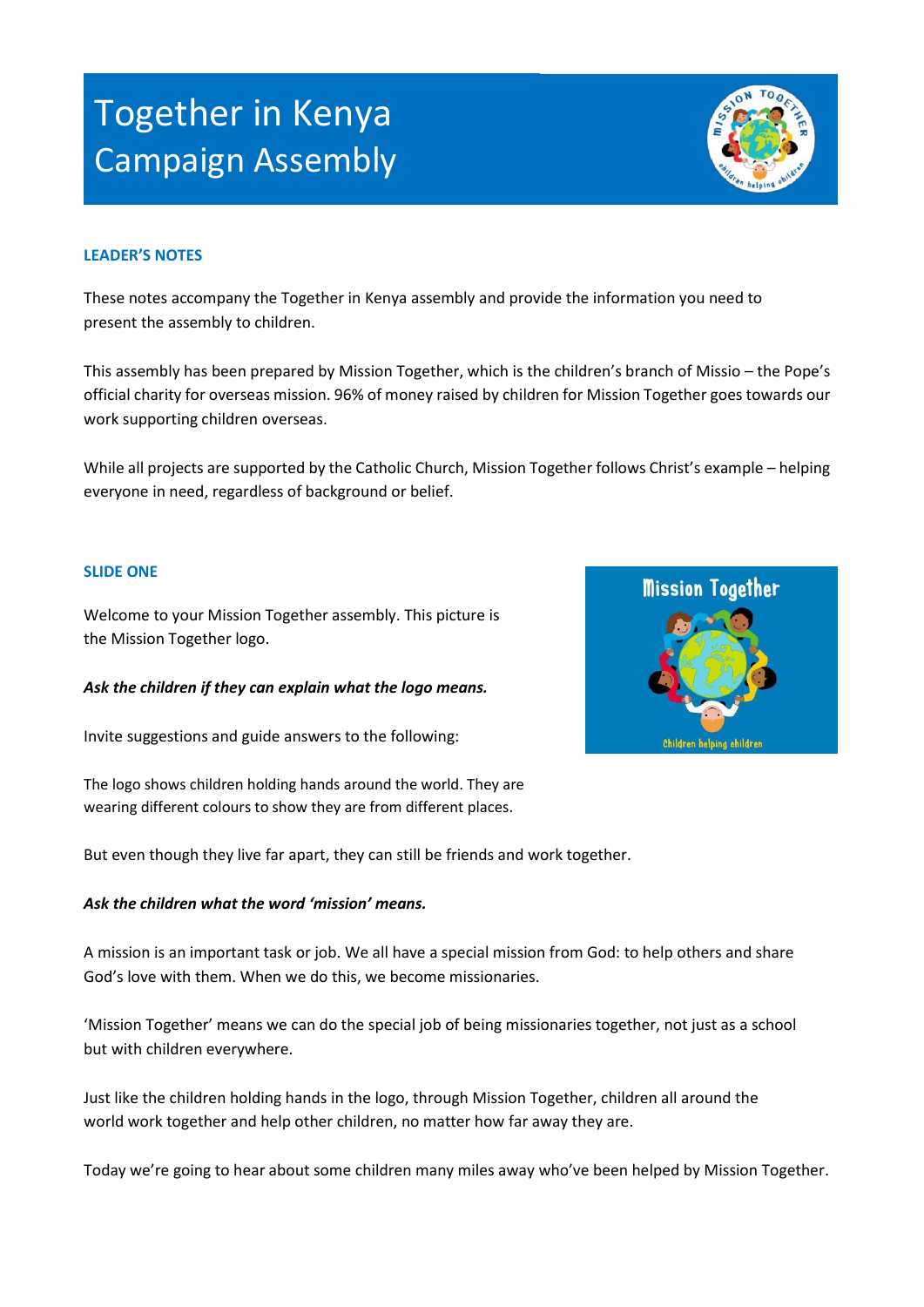#### **SLIDE TWO**

Let's begin by finding out where these children live.

#### *Invite a child to identify where we are on the map.*

#### *Click once to reveal Big Ben.*

This is Big Ben in London. Let's jump on a plane to discover today's destination.

#### *Click to start plane animation …*

Kenya is around 4,500 miles away and if we were on a real plane it would take over 8 hours to get there!

#### *Kenya is a country in which continent? Africa.*

Let's have a closer look at Kenya.

# **SLIDE THREE**

Kenya is country in East Africa. It is famous for its beautiful nature and wildlife. People from around the world visit the wide-open grasslands to see animals like lions and giraffes roam free.

Kenya is famous for something else – coffee! Because it is hot and humid, with months of heavy rain, the weather is ideal for growing coffee bushes.

#### **SLIDE FOUR**

To make coffee, hot water is poured onto brown granules that are made from ground up dried beans that grow on a coffee bush.

On the screen you can see coffee beans growing on a coffee bush.

# *Click to reveal image of a coffee plantation.*

Here are hundreds of coffee bushes growing in a region of Kenya called Thika. If you were standing there right now, in whatever direction you turned, there would be coffee bushes as far as your eyes could see.

This is called a coffee plantation. The plantation land is owned by one rich person who employs people to plant the bushes and pick the beans. The coffee beans are then sold across the world to make delicious coffee.





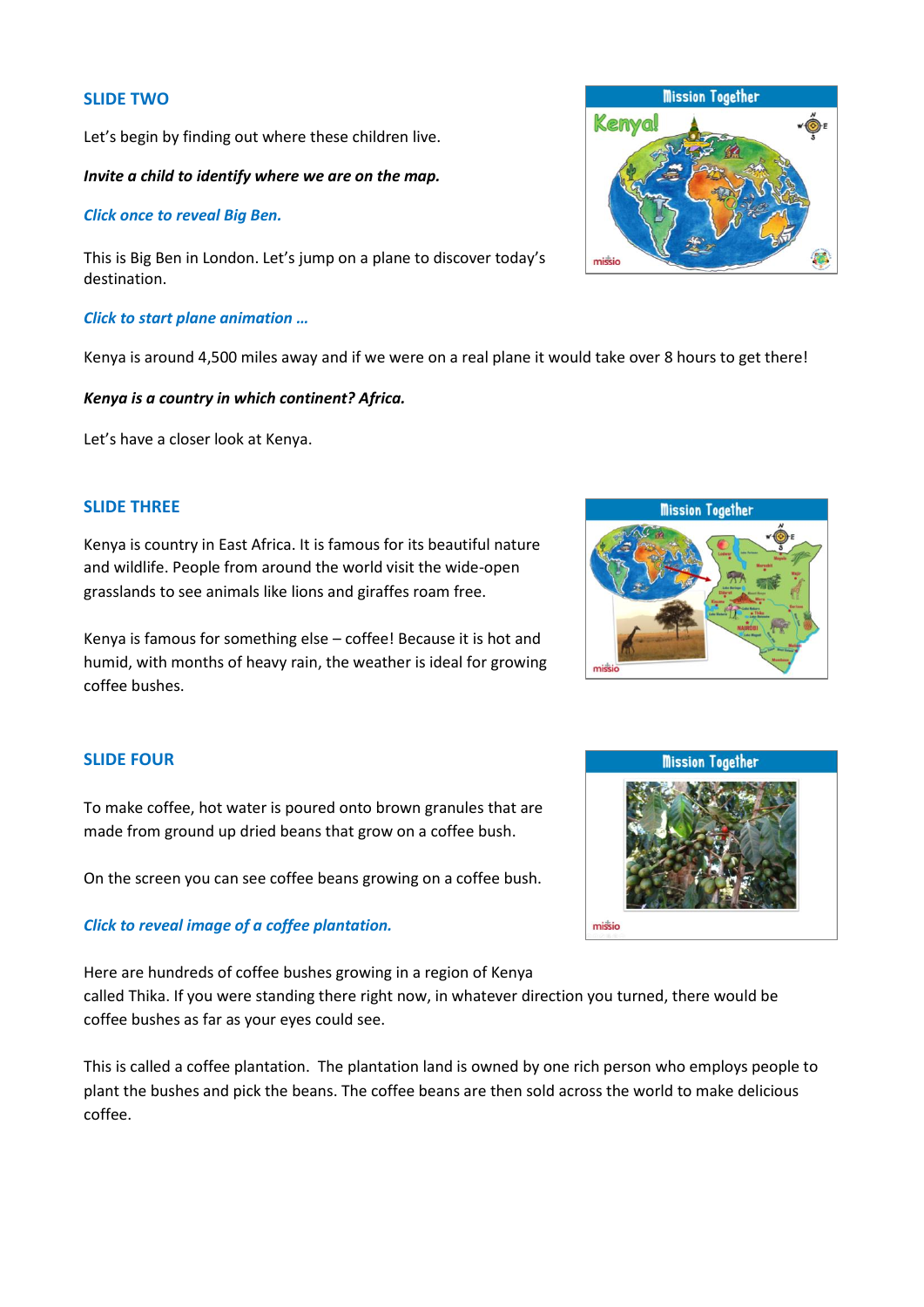The plantation is huge and far from town. As very few people have cars or bikes, the people who work there are unable to travel. So they rent small tin huts on the plantation to live in. Let's meet someone who lives on the plantation now.

# **SLIDE FIVE**

This is Eunice. She is 12 years old and lives with her mother, one of her six older sisters and her two young nephews in a coffee picker's hut. You can see Eunice's hut on the photo.

The huts only have one room with no windows, so it can get hot and cramped inside.



# *Invite the children to imagine what it might be like living here, sharing one room with your parents, siblings and other family members.*

Life for the family is hard. As well as being hot and cramped, there is no electricity or running water here.

# *Ask the children where they think Eunice and her family might get their water from.*

They must travel to the nearest lake or river, where the water might not be clean, and then carry it home. A tanker can deliver clean water, but you must pay for this, and many families can't afford it.

Because the coffee pickers don't own any of the land, they can't grow their own food and must rely on their wages from working on the plantation to buy food.

Eunice's mother and older sister both pick beans on the plantation. Although they work very hard for many hours, they only earn around £1 a day. This is not enough to feed a family, so families had no choice but to take their children out of school and send them to work at the plantation instead.

Without food Eunice and her friends risked getting ill. Without school they were not learning new things and were falling behind in class. It was very difficult for them.

*Ask the children how they would feel having to miss school, picking coffee beans all day, in the heat, with few breaks, from early in the morning until late in the evening.* 

#### **SLIDE SIX**

This is Sister Lydia. She is a Religious Sister.

*Ask the children if they know what a Religious Sister is.*

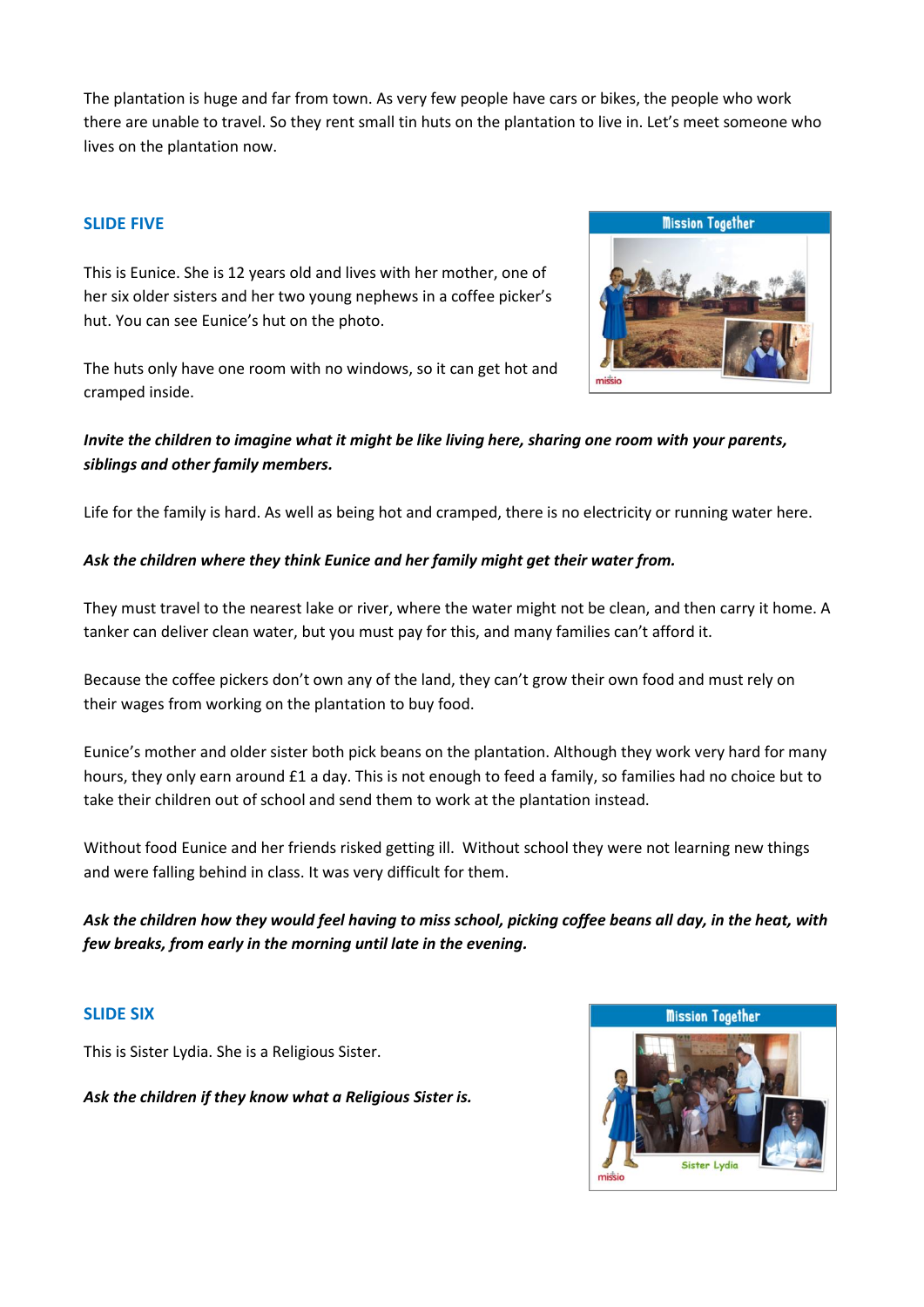A Religious Sister is someone who has left her friends and family to live with other Religious Sisters. The sisters pray together and do what they can to help people and bring God's love to everyone.

Sister Lydia came to Thika with her fellow Religious Sisters because they knew that life on the plantation was hard and they wanted to help.

It wasn't long before the Sisters came up with a way to help the children and their families. They started a lunchtime feeding programme at the school.

## *Ask the children if they think this was a clever idea? Why?*

It was a clever idea because holding the feeding programme at the school meant that as well as making sure children were well fed, children were also attending school.

# **SLIDE SEVEN**

Sister Lydia makes sure that the food served is nutritious and wellbalanced to give the children what they need to stay healthy.



# *Ask the children why it's especially important to eat breakfast and lunch on a school day. Prompt them to consider how they feel when they're hungry. Weak, dizzy, tired?*

If you are hungry and tired you can't concentrate on your schoolwork. By giving the children something to eat, the Sisters are helping them to learn and to do their best in school.

The Sisters tell the children to use the gifts God has given them so that, when they are older, the children won't have to work on the plantation, but instead can become mechanics, nurses, carpenters, teachers, or even Religious Sisters!

#### **SLIDE EIGHT**

The Sisters are loving and serving those children who are in need of help so that the children can be the best they can be!

They are doing something that Jesus wants us to do. A famous missionary named Saint Paul had something to say about it.

Let's hear it now.



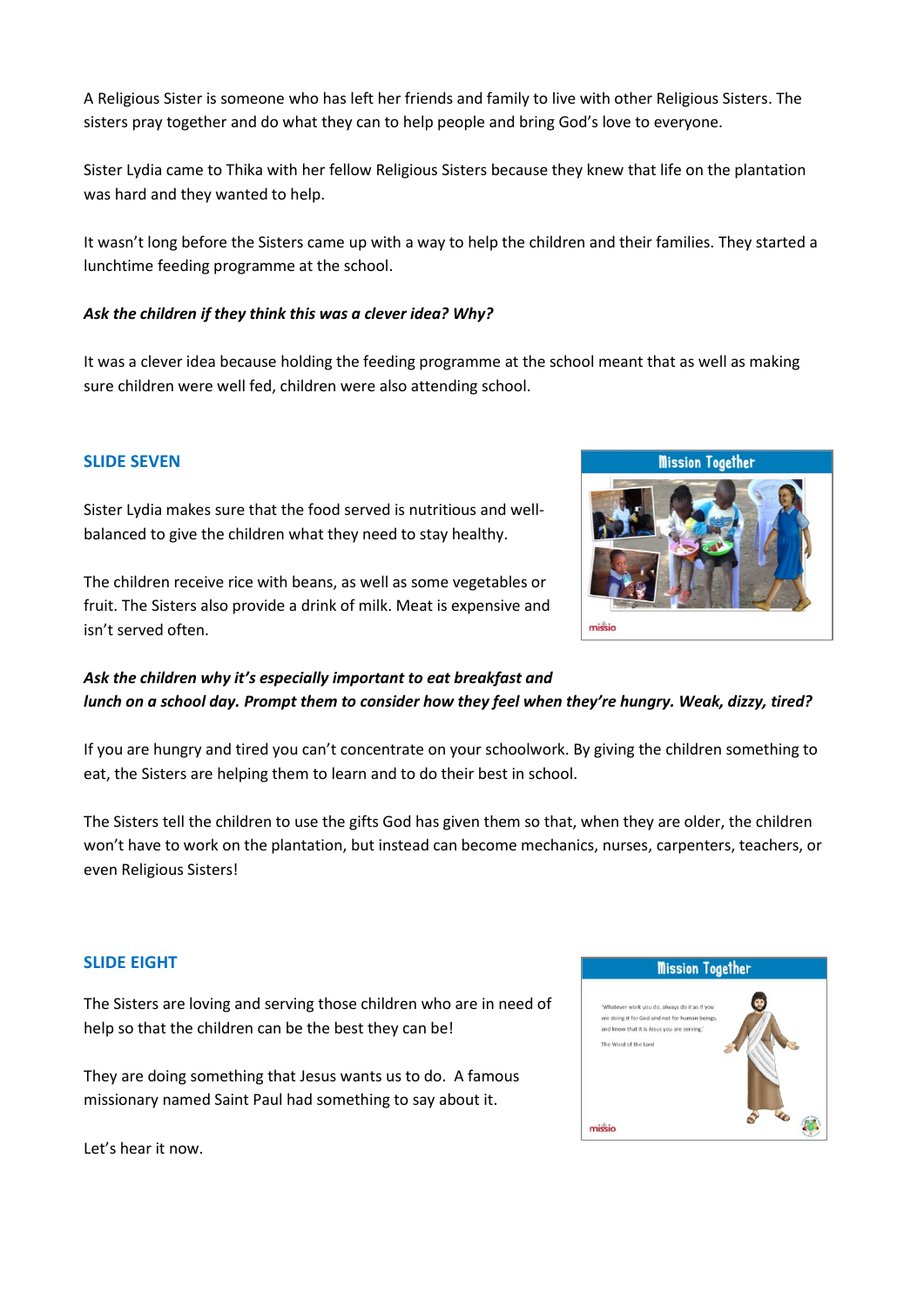# St Paul's Letter to the Colossians 3:23 – 24 (abridged)

'Whatever work you do, always do it as if you are doing it for God and not for human beings, and know that it is Jesus you are serving.'

The Word of the Lord.

# *Ask how do the children think Sister Lydia and her sisters are serving Jesus?*

They are loving and serving the children on the plantation with food and helping them to get an education.

# *How do you think the children on the coffee plantation are serving Jesus?*

By studying and doing their best at school. They are using their talents and God given gifts to the best of their ability.

# *As the children how they can serve Jesus?*

Suggestions might be that they can always try their best at school – especially in subjects they find hard!

They can use their gifts for the glory of God. If someone has a good singing voice or plays a musical instrument, they could lead the music at a school Mass or Liturgy.

If someone is good at football, they could organise team games and raise money for Mission Together. If someone is cheerful, they could cheer up someone who is sad.

# **SLIDE NINE**

There is one special way to serve Jesus, and it doesn't rely on the different gifts we have. We can pray for each other.

Praying for children like Eunice is a special way to show our love and care. Knowing that they are remembered by children living thousands of miles away and that God cares for them, brings comfort and hope to children whose lives are very hard and who may sometimes feel they are forgotten.



Jesus taught us to pray for one another and he taught us to show love and care to others by doing something else too.

# *Ask the children to guess what this might be? Mention the example of Sister Lydia who shares out food with the pupils to make sure they are not hungry. Point out the Red Box, as a means by which we share.*

Jesus taught us how important it is to share, so that nobody suffers. The Sisters at Thika are able to help so many plantation children, because other children share what they can to help too.

If we share our pocket money and raise: